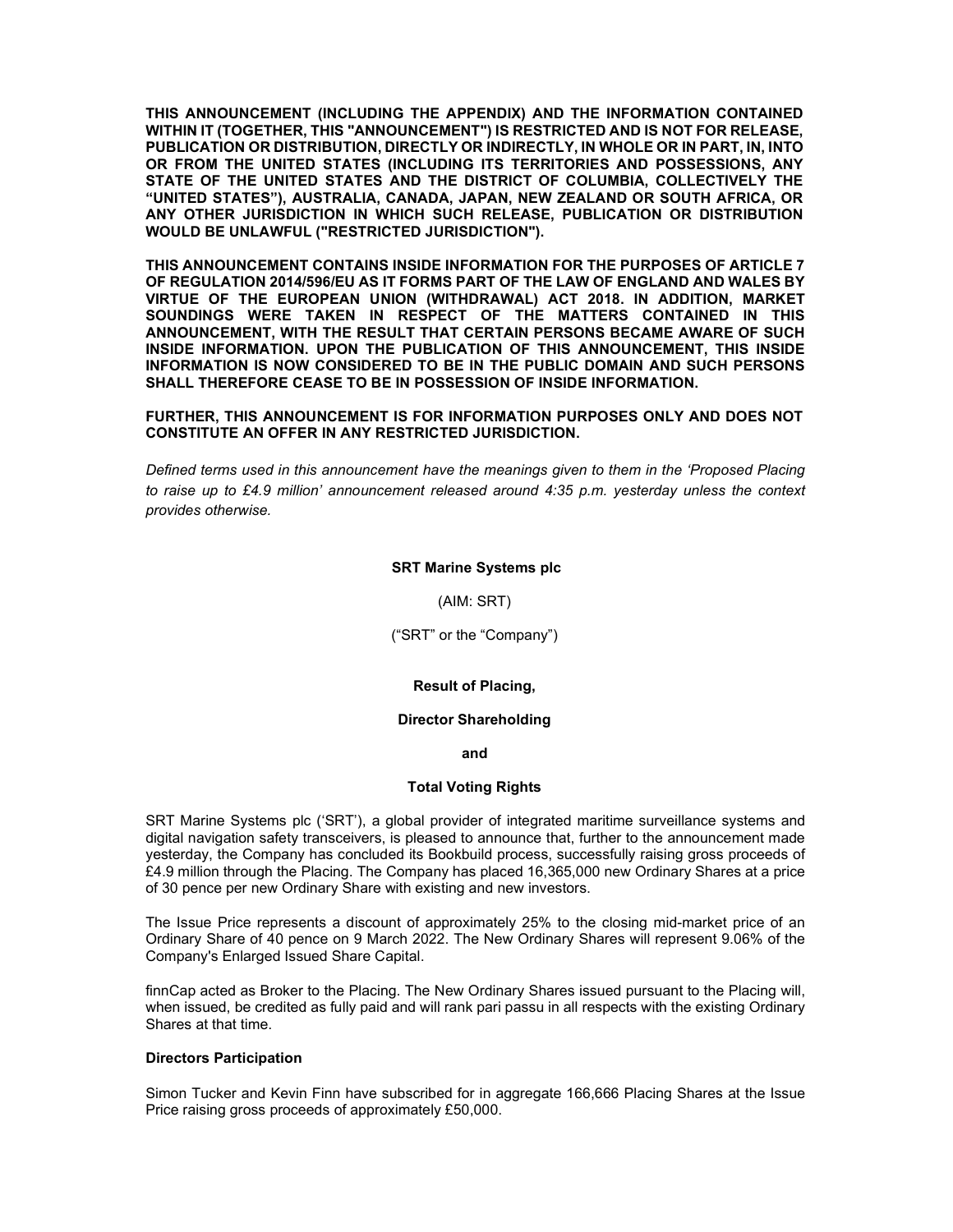On completion of the Placing, Simon Tucker and Kevin Finn will have the following resultant shareholdings:

|              |                         |                                                  | <b>Resultant holding</b> |                              |
|--------------|-------------------------|--------------------------------------------------|--------------------------|------------------------------|
| Director     | Current<br>shareholding | Number of<br><b>Ordinary Shares</b><br>purchased | <b>Ordinary Shares</b>   | % of issued<br>share capital |
| Simon Tucker | 2,763,741               | 83,333                                           | 2,847,074                | 1.58                         |
|              |                         |                                                  |                          |                              |
| Kevin Finn   |                         | 83,333                                           | 83,333                   | 0.05                         |

# Admission

The Placing is conditional, *inter alia*, upon the Admission becoming effective. Application has been made to the London Stock Exchange for the 16,365,000 New Ordinary Shares to be issued pursuant to the Placing to be admitted to trading on AIM and, subject to the Placing Agreement not having been terminated in accordance with its terms, it is expected that Admission will become effective and trading will commence at 8.00 a.m. on 16 March 2022.

# Total Voting Rights

On Admission, the total number of Ordinary Shares in issue will be 180,676,939 and the total number of voting rights will therefore be 180,676,939. This figure may be used by shareholders as the denominator for the calculations by which they will determine if they are required to notify their interest in, or a change to their interest in, the share capital of the Company under the FCA's Disclosure Guidance and Transparency Rules.

Enquiries:

## SRT Marine Systems plc

www.srt-marine.com +44 (0) 20 7036 1400

Simon Tucker (CEO)

Louise Coates (Marketing Manager)

### finnCap Ltd (Nominated Adviser & Broker)

louise.coates@srt-marine.com

simon.tucker@srt-marine.com

+44 (0) 20 7220 0500

Jonny Franklin-Adams / Teddy Whiley / James Balicki (Corporate Finance)

Tim Redfern / Charlotte Sutcliffe (ECM)

# Notification and public disclosure of transactions by persons discharging managerial responsibilities and persons closely associated with them

|  | Details of the person discharging managerial responsibilities / person closely<br>associated |
|--|----------------------------------------------------------------------------------------------|
|--|----------------------------------------------------------------------------------------------|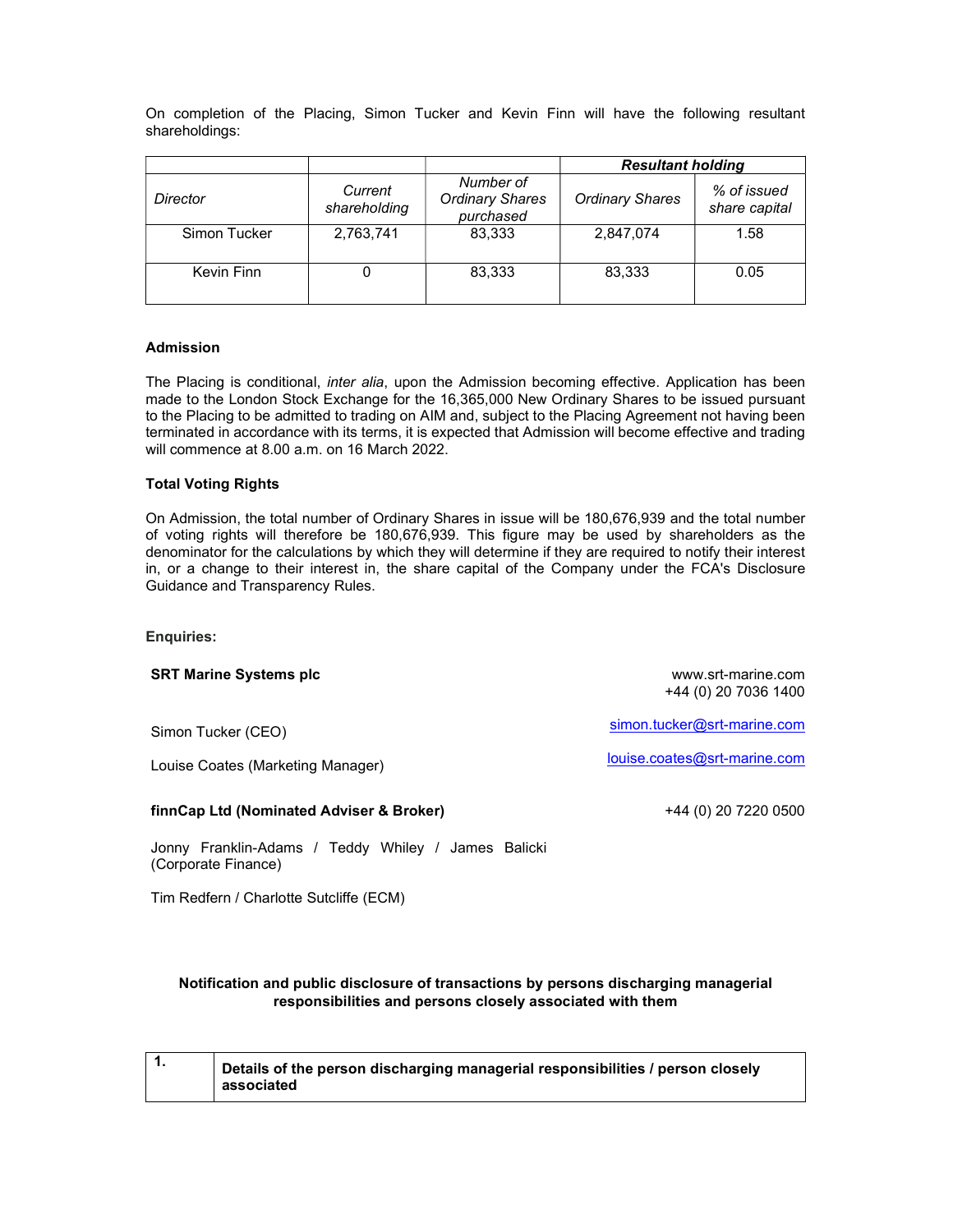| a) | Name                                                                                                                                                                                                    | Simon Tucker                                              |                     |  |  |
|----|---------------------------------------------------------------------------------------------------------------------------------------------------------------------------------------------------------|-----------------------------------------------------------|---------------------|--|--|
| 2. | <b>Reason for the Notification</b>                                                                                                                                                                      |                                                           |                     |  |  |
| a) | Position/status                                                                                                                                                                                         | <b>Chief Executive Officer</b>                            |                     |  |  |
| b) | Initial<br>notification/Amendment                                                                                                                                                                       | <b>Initial Notification</b>                               |                     |  |  |
| 3. | Details of the issuer, emission allowance market participant, auction platform,<br>auctioneer or auction monitor                                                                                        |                                                           |                     |  |  |
| a) | Name                                                                                                                                                                                                    | <b>SRT Marine Systems plc</b>                             |                     |  |  |
| b) | LEI                                                                                                                                                                                                     | 2138002DF3KFXL472938                                      |                     |  |  |
| 4. | Details of the transaction(s): section to be repeated for (i) each type of instrument;<br>(ii) each type of transaction; (iii) each date; and (iv) each place where transactions<br>have been conducted |                                                           |                     |  |  |
| a) | Description of the Financial<br>instrument, type of<br>instrument                                                                                                                                       | Ordinary Shares of 0.1p each in SRT Marine Systems<br>plc |                     |  |  |
|    | Identification code                                                                                                                                                                                     | ISIN - GB00B0M8KM36                                       |                     |  |  |
| b) | Nature of the transaction                                                                                                                                                                               | Purchase of Ordinary Shares                               |                     |  |  |
| c) | Price(s) and volume(s)                                                                                                                                                                                  | Purchase Price(s)<br>30 pence                             | Volume(s)<br>83,333 |  |  |
| d) | Aggregated information:<br>Aggregated volume<br>Price                                                                                                                                                   | See 4c) above                                             |                     |  |  |
| e) | Date of the transaction                                                                                                                                                                                 | 10 March 2022                                             |                     |  |  |
| f) | Place of the transaction                                                                                                                                                                                | London Stock Exchange, AIM Market (XLON)                  |                     |  |  |

| 5. | Details of the person discharging managerial responsibilities / person closely<br>associated                     |                               |  |
|----|------------------------------------------------------------------------------------------------------------------|-------------------------------|--|
| a) | Name                                                                                                             | Kevin Finn                    |  |
| 6. | <b>Reason for the Notification</b>                                                                               |                               |  |
| a) | Position/status                                                                                                  | Non-Executive Chairman        |  |
| b) | Initial<br>notification/Amendment                                                                                | Initial Notification          |  |
| 7. | Details of the issuer, emission allowance market participant, auction platform,<br>auctioneer or auction monitor |                               |  |
| a) | Name                                                                                                             | <b>SRT Marine Systems plc</b> |  |
| b) | LEI                                                                                                              | 2138002DF3KFXL472938          |  |